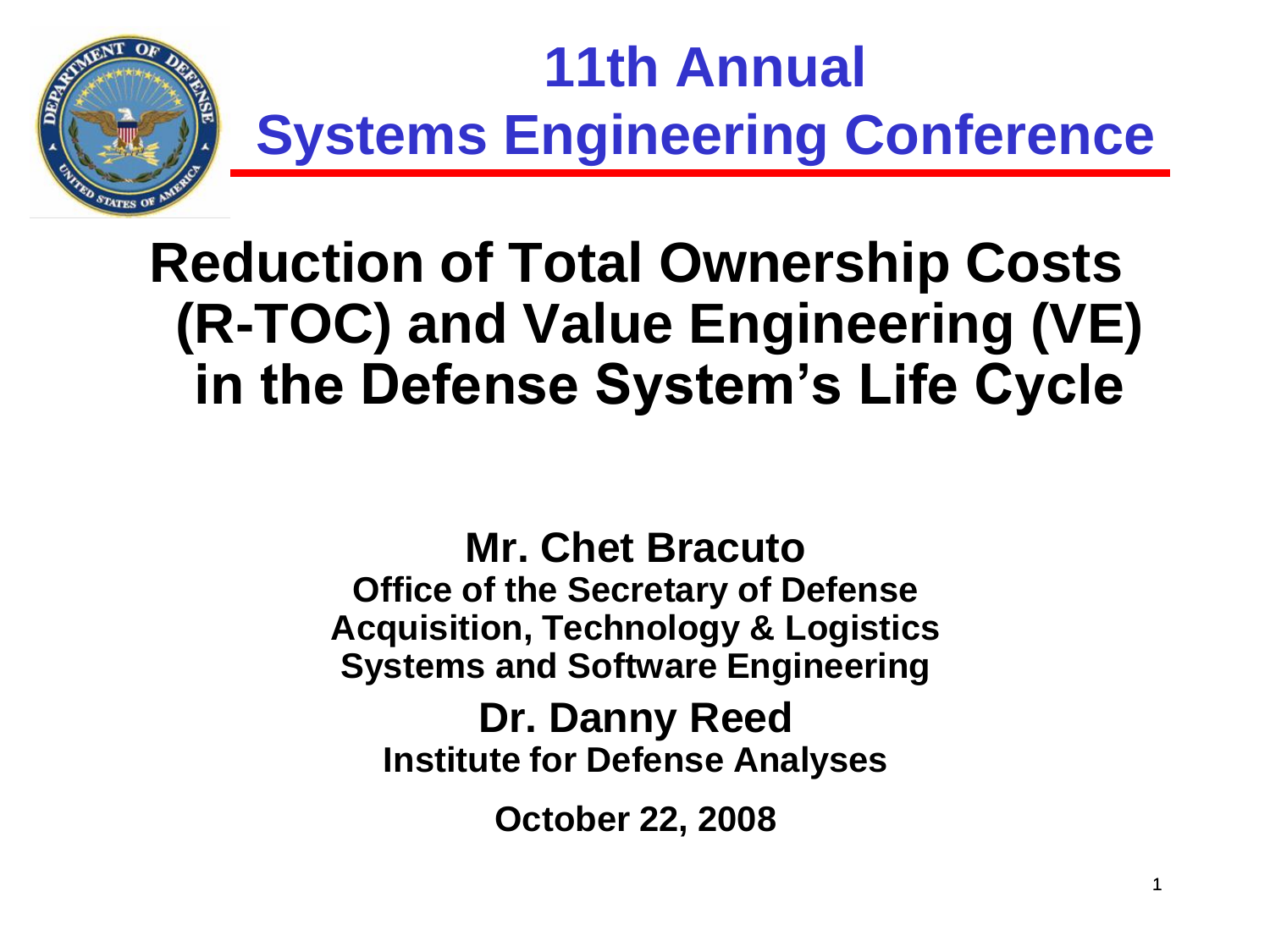### **R-TOC Genesis**

- Initiated in 1999 by the USD(AT&L) to address:
	- O&S cost growth at expense of force modernization and readiness
	- O&S budget constraints limit programs to near-term, critical solutions only
	- R-TOC program seeks to seed O&S cost avoidance solutions that have broader impact
	- Thirty Pilot Programs

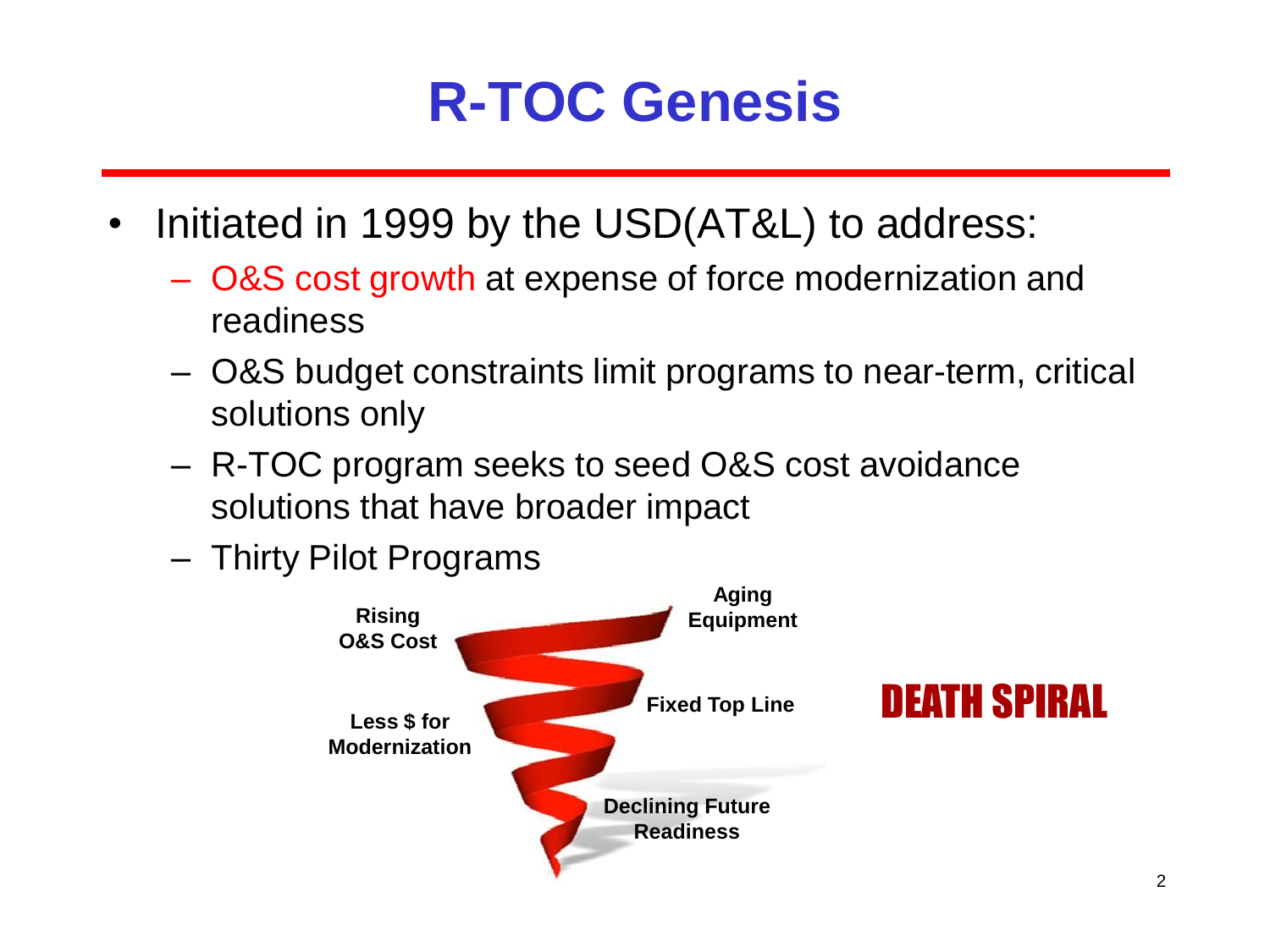# **USD(AT&L) FY 2005 R-TOC Goal**

- USD(AT&L) Goal: "…reduce the O&S cost of fielded systems (excluding manpower and fuel) by 20% (compared to current FY 1998 levels) by the year 2005."
- "Overall, each Service's O&S reduction plans will be based on tradeoffs among these three areas for savings:
	- 1. Reduced demand from weapon systems via reliability and maintainability improvements
	- 2. Reduced supply chain response times, leading to reduced spares, system support footprint, and depot needs
	- 3. Competitive sourcing of product support, leading to streamlining and overhead reductions"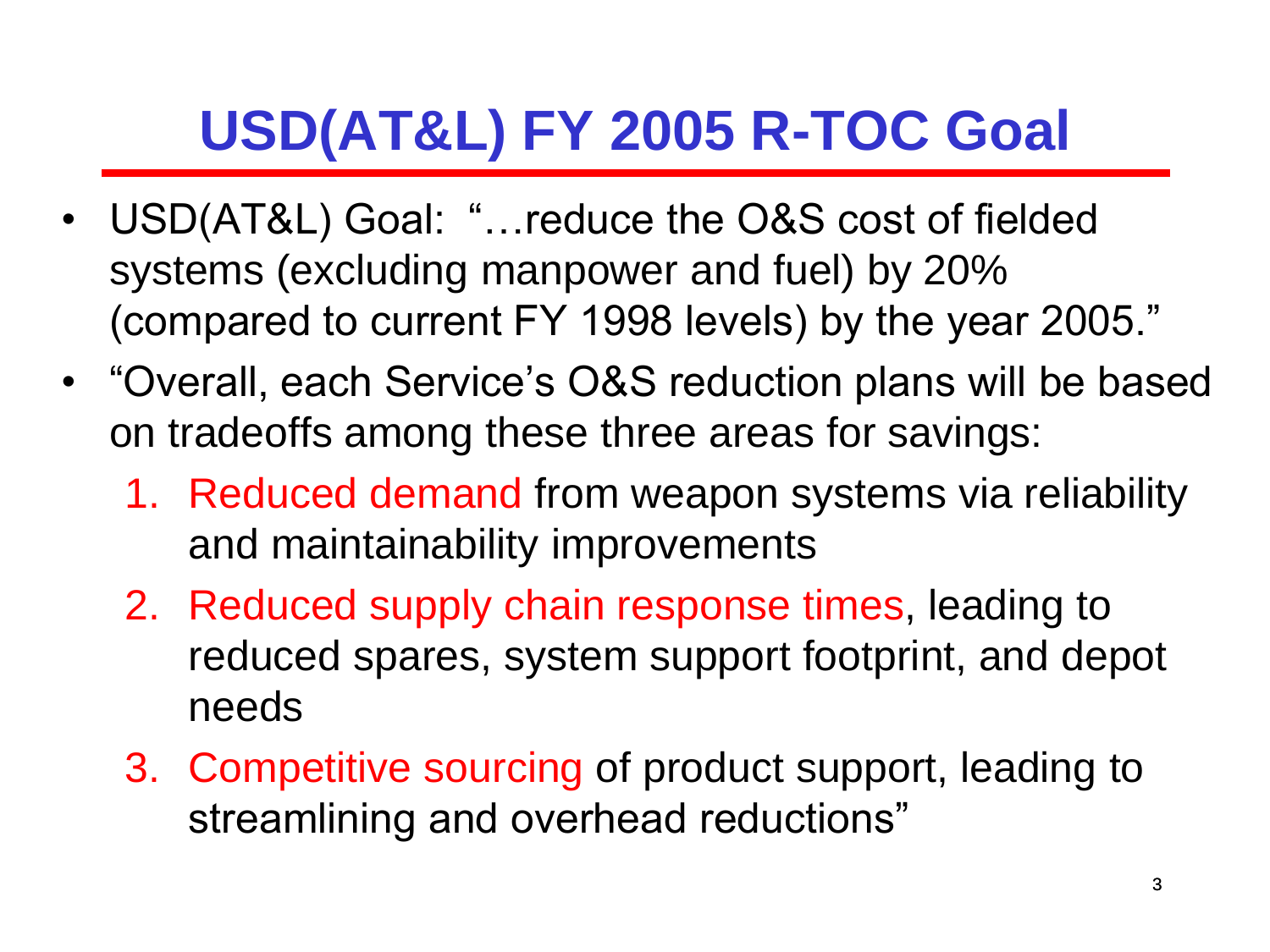### **FY 2005 O&S Savings**

- FY 2005 cost avoidances exceeded \$2.1B
- Projected life cycle cost avoidances will exceed \$76B, for the R-TOC Pilot Programs

### **O&S Costs Can Be Reduced!!**

**Life Cycle Savings Provides a Focus on Long Term Benefits**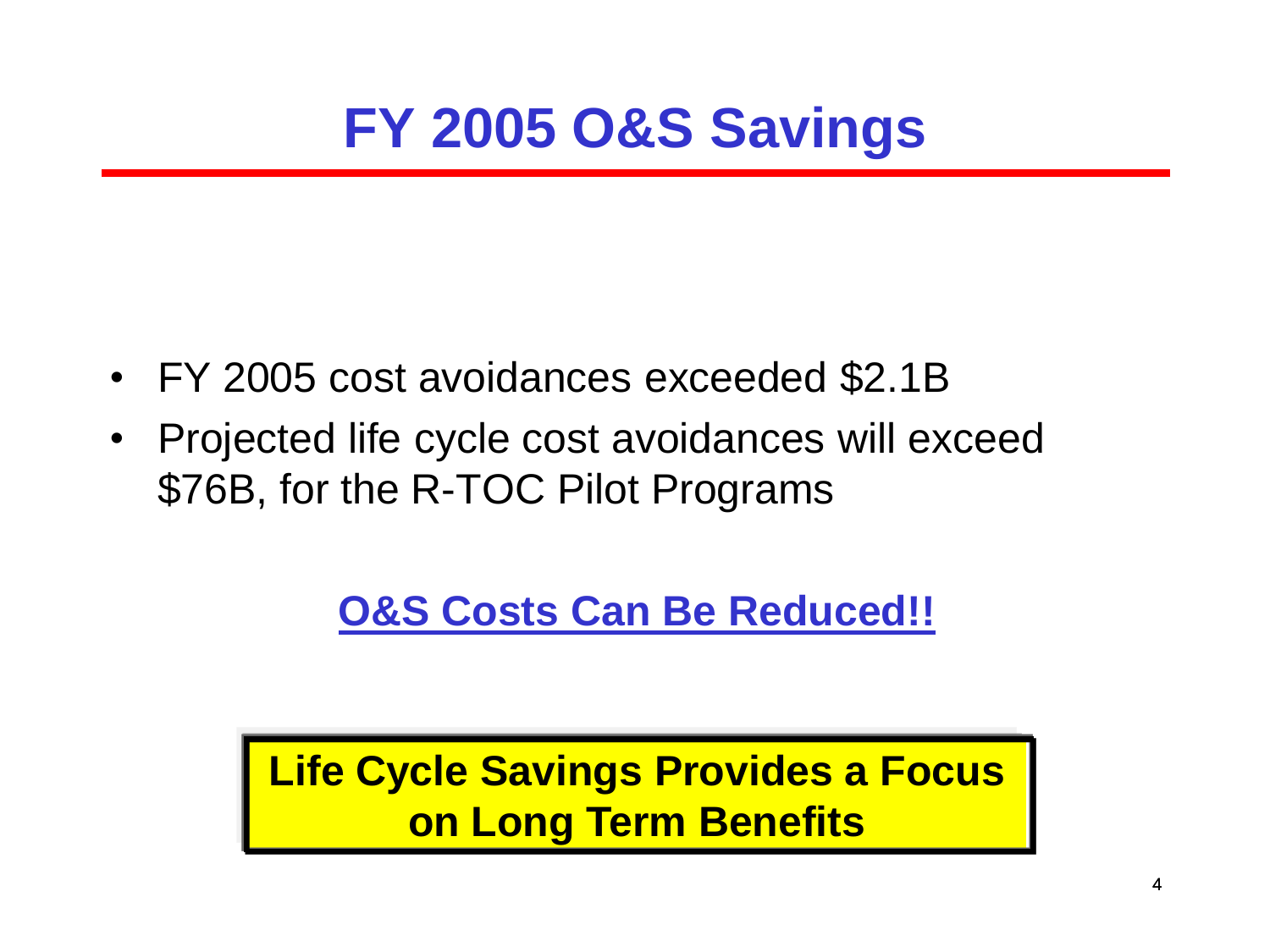- With the successful completion of the Pilot Programs FY 2005 goal, a new direction was needed
- Strategic Directions:
	- New goal for FY 2010
	- Focus on life cycle O&S cost reductions
	- Focus on institutionalization
	- Direct funding for long-term savings projects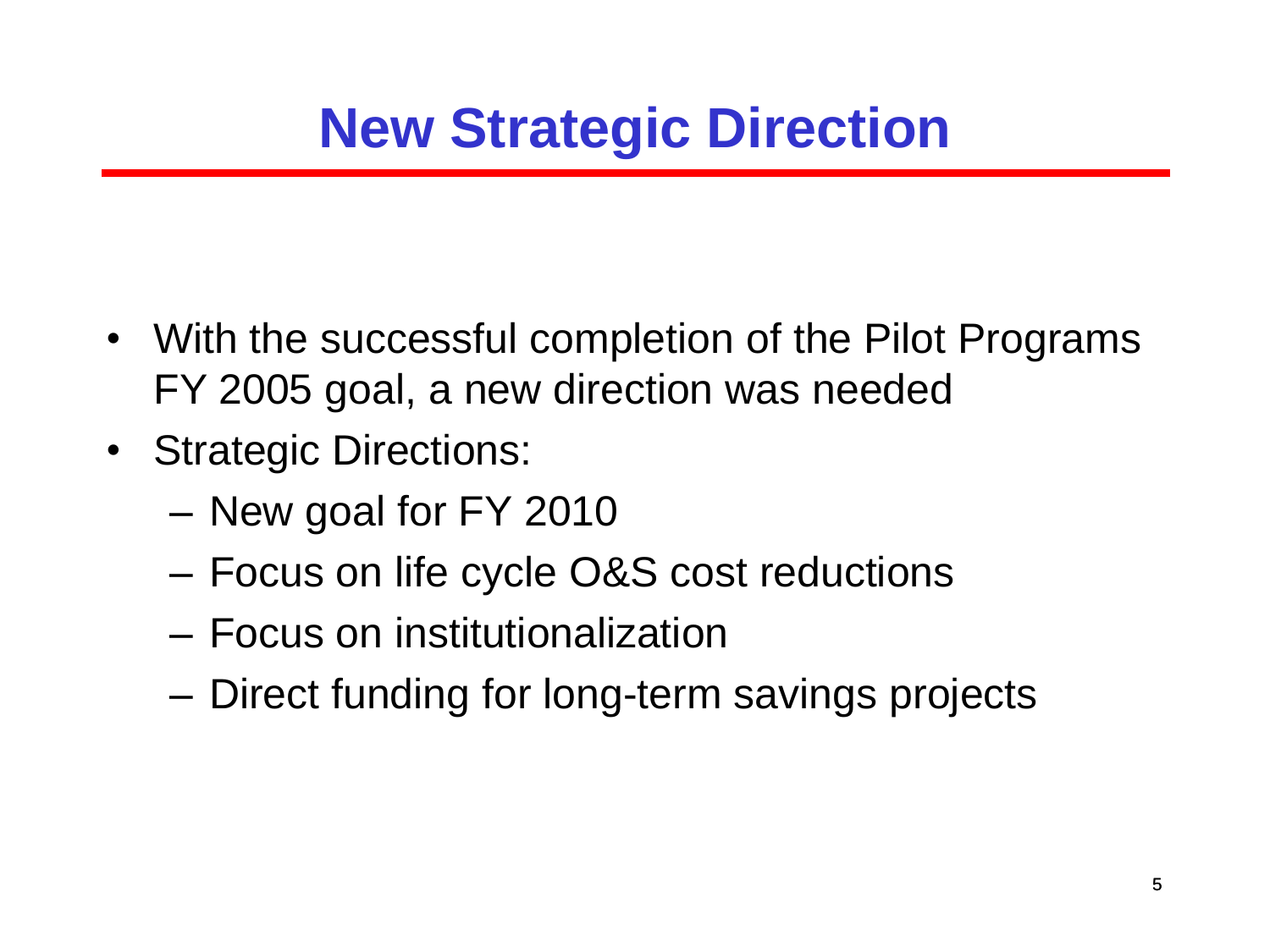# **USD(AT&L) FY 2010 R-TOC Goal**

- USD(AT&L) Goal: "Maximize cost avoidance on total defense systems FY 2010 O&S costs from an FY 2004 baseline, by offsetting 30% of predicted inflation."
	- Goal extends to all defense systems on program-byprogram basis
	- 15 Special Interest Programs (SIPs) designated lead programs to "show the way" towards achieving the goal
	- SIPs are monitored through semi-annual reports and quarterly R-TOC Forums
	- Services will include this goal in their reviews
- Ultimately expand to all defense systems
- \$25M/year R-TOC PE created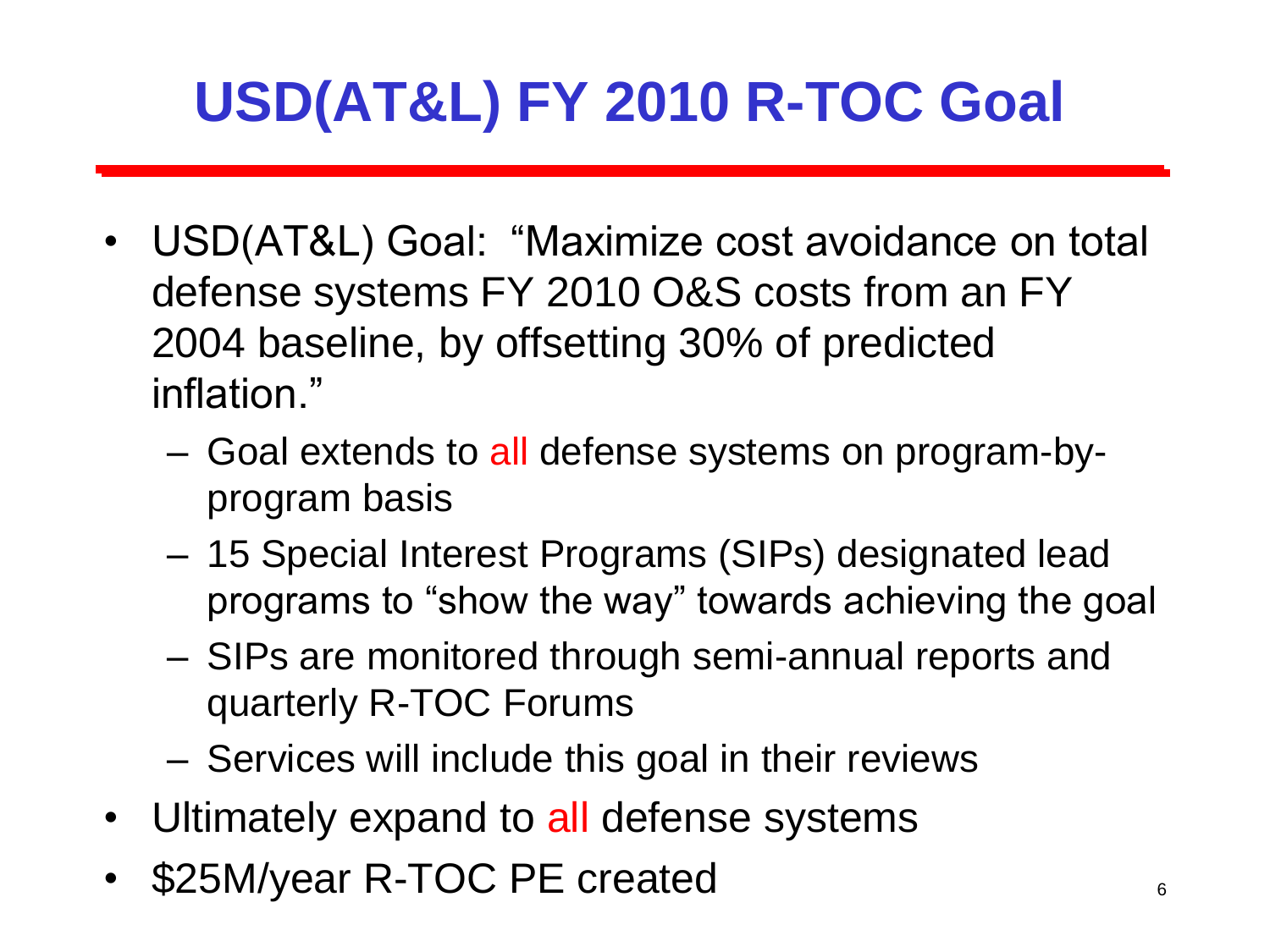# **R-TOC Special Interest Programs (SIPs)**

### **Army**

- Bradley A3 Upgrades
- UH-60M Upgrade
- Stryker
- UAVS
- Guardrail

### **Air Force**

- Global Hawk
- Engines (2)
- F-16

### **Navy**

- H-1 Upgrades
- V-22
- F/A-18E/F
- H-60
- ASE
- Common Ship

### **Joint**

• F-35 (JSF)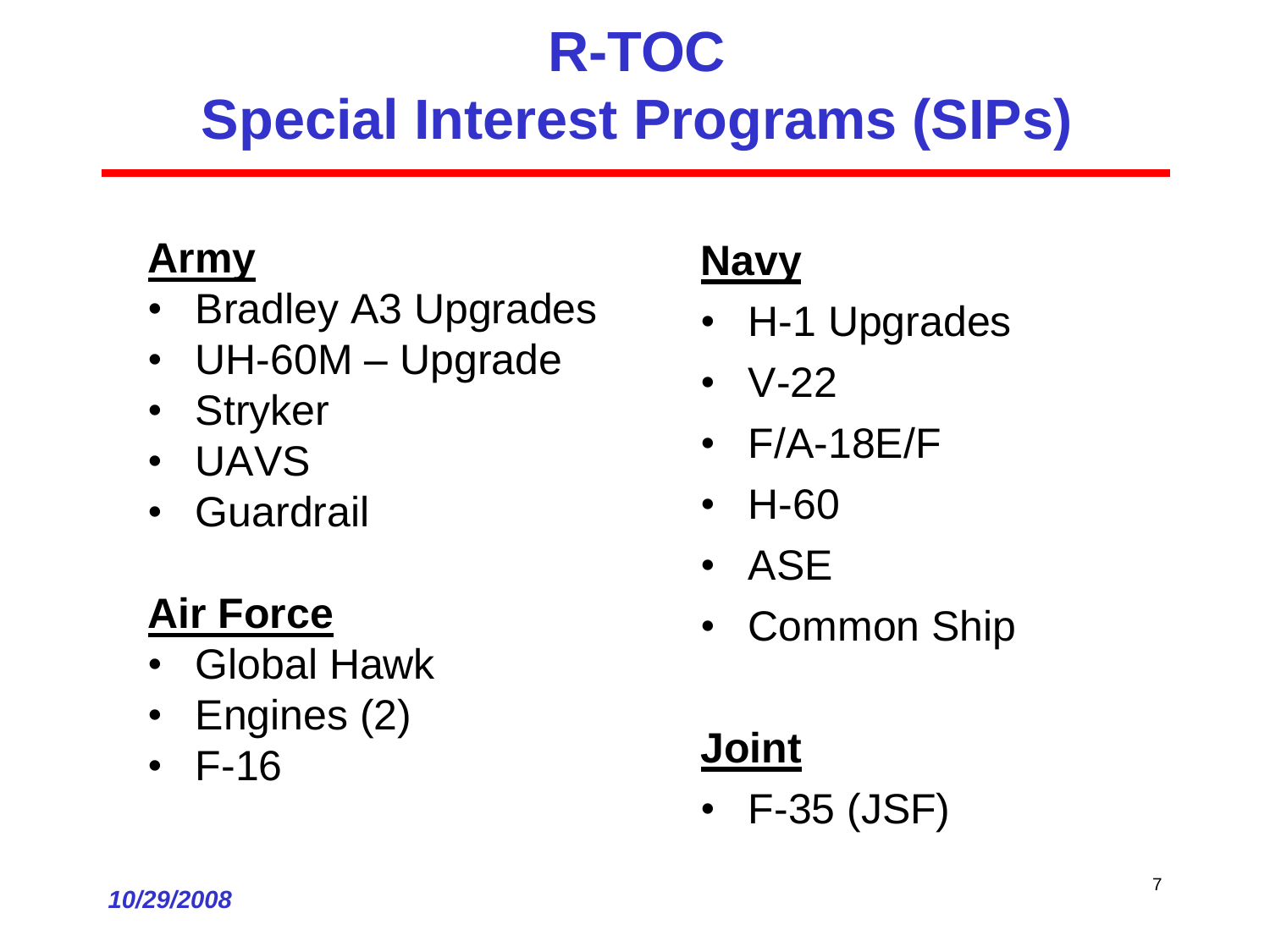### **Status of R-TOC SIP Program Savings**

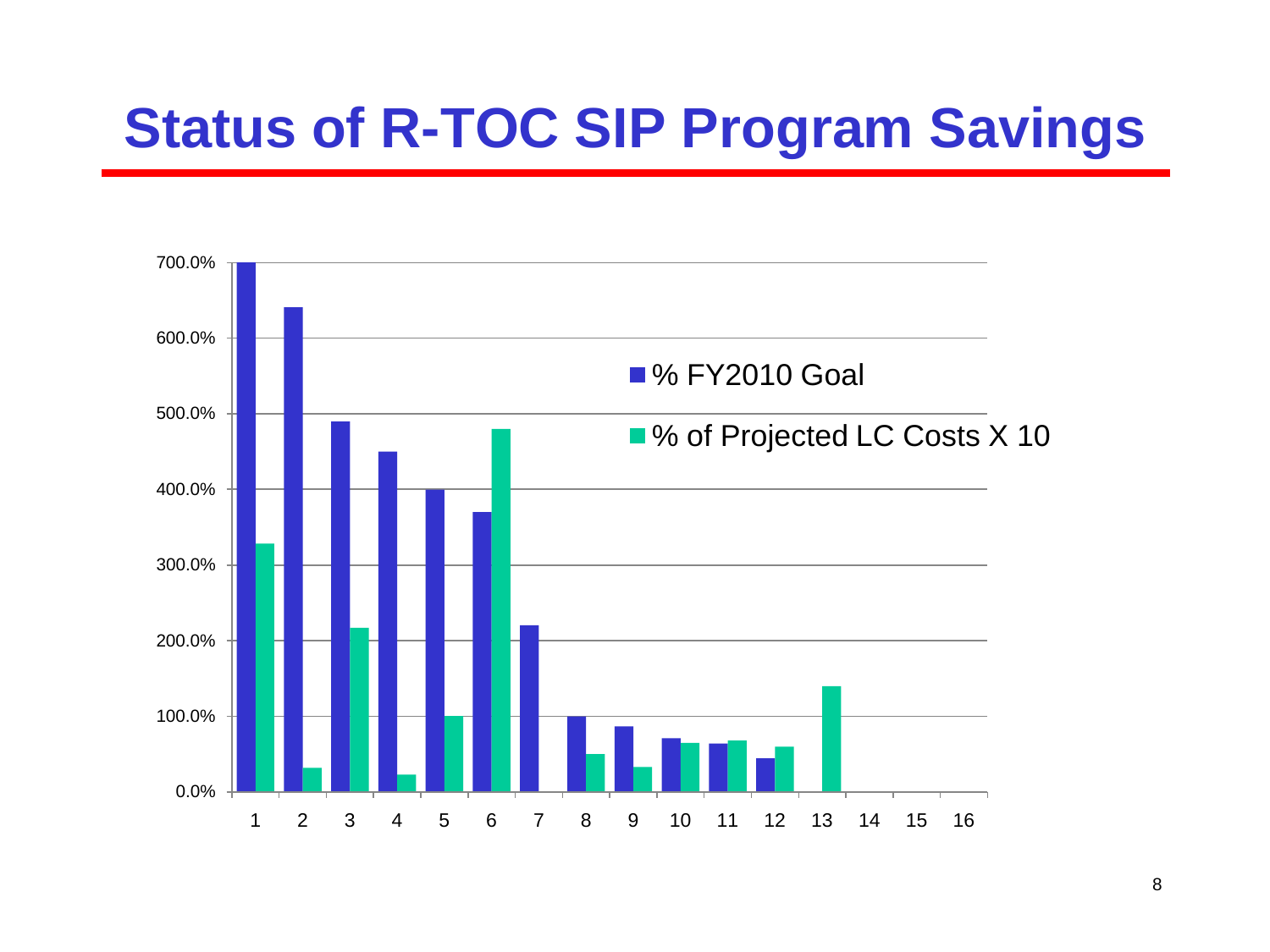# **UH-60M Composite Tailcone**



#### **Program Description**

- Problem: The currently proposed metal tailcone for the UH-60M's, MH-60S's and MH-60R's are labor intensive to manufacture and require thousands of parts and fasteners.
- Solution: Incorporate a composite tailcone into the UH-60M, MH-60S and MH-60R fleets.

- Cost savings of \$60,000.00 per new production aircraft.
- Fewer parts and fasteners
- No corrosion or fatigue maintenance
- Weight Reduction (50 pounds)



#### **Investment/ROI Benefits**

**Investment: \$2.35M**

**Life Cycle ROI: 33:1**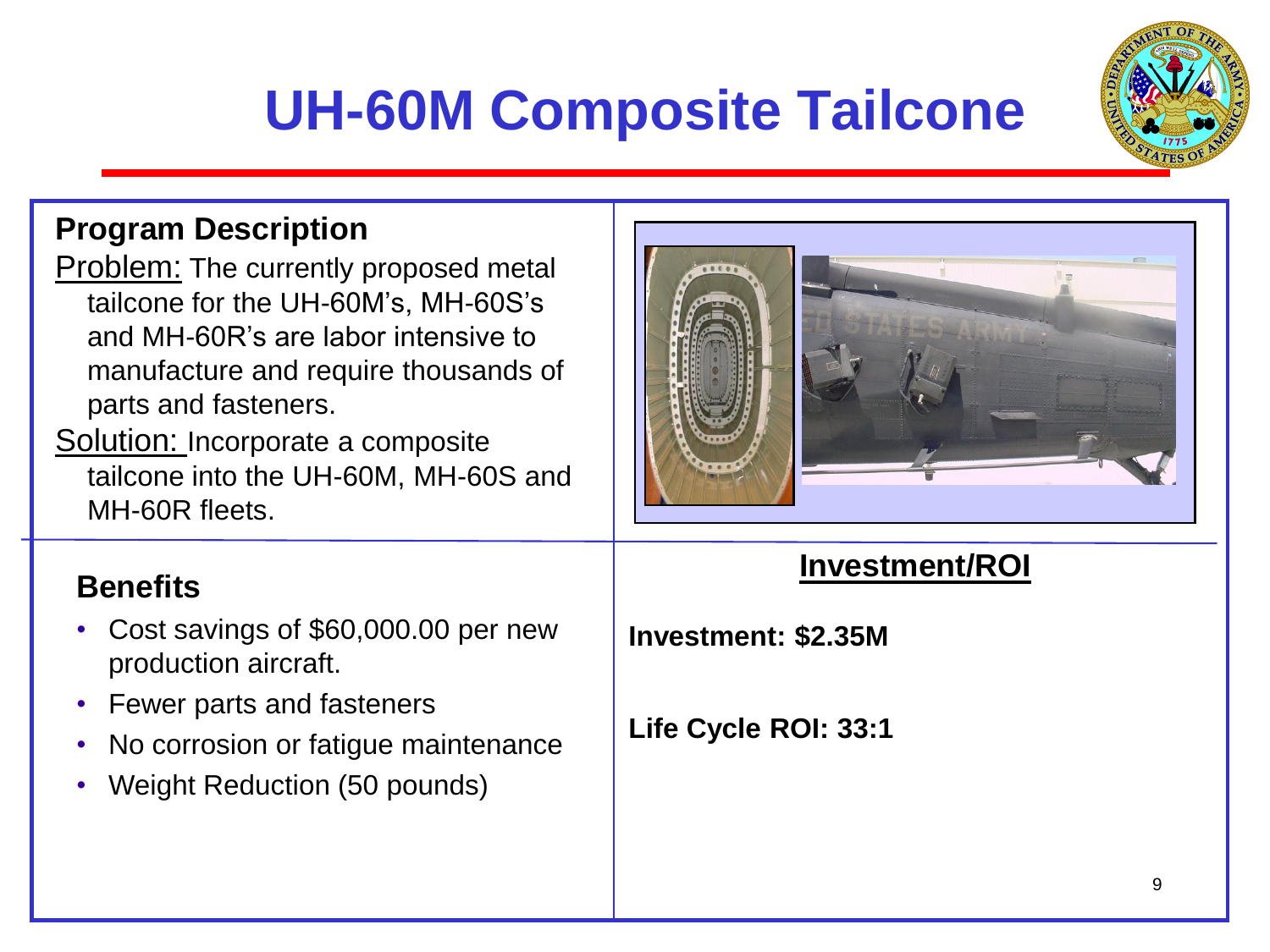

# **Ship's Material Condition Model**

#### **Overview/Problem**

- USN does not have a consistent objective method to determine material condition and its impact on mission / warfare area
- USN has multiple antiquated software tools and systems to validate, screen and broker work candidates depending on platform type and coast
- USN has no objective method to determine future material condition readiness when routine maintenance is not performed

#### **Solution**

- Model each ship using a hierarchical structure that will show the impact of each shipboard equipment on material condition readiness
- **Provide a single validation, screening and** brokering tool for use across all ship platforms
- Allow for a near term predictive nature in modeling accounting for failure to perform routine maintenance



#### **Investment/ROI**

**Investment: \$0.5M** 

**Life Cycle ROI: 34:1**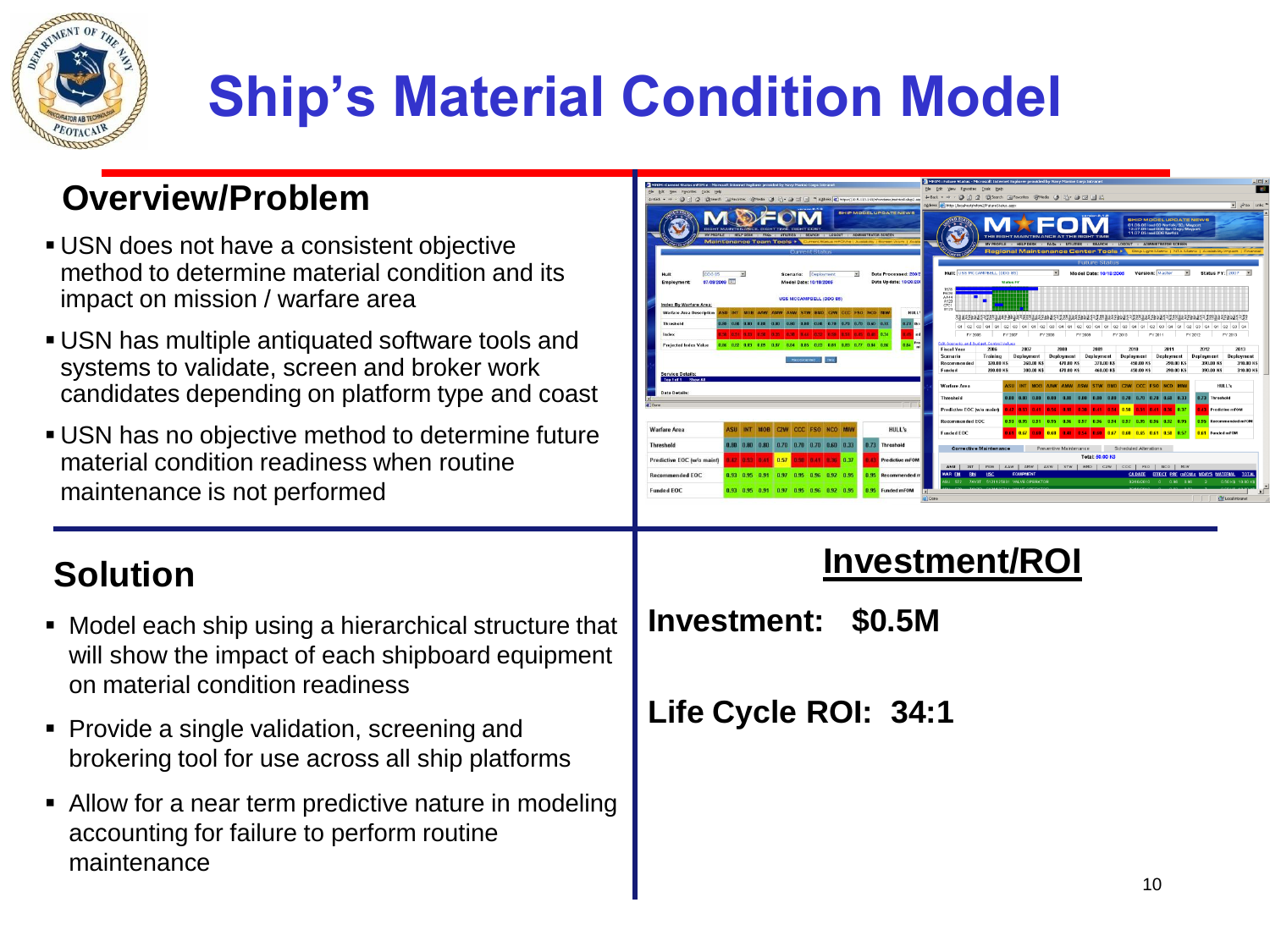# **Intermittent Fault Detection & Isolation System (IFDIS)**

#### **Overview/Issue**

- Unable to duplicate discrepancy on No Fault Found (NFF) LRU's
- Bad Actor LRU's continued to be recycled through the repair cycle process

#### **Solution**

- Develop maintenance tool to augment traditional testing methods
- Will identify and isolate intermittent faults on end items
- Repeats Vigorous Test scenario

Internittent Pault Betectic

#### **Investment/ROI**

**Investment: \$2.20M**

**Life Cycle ROI: 22:1**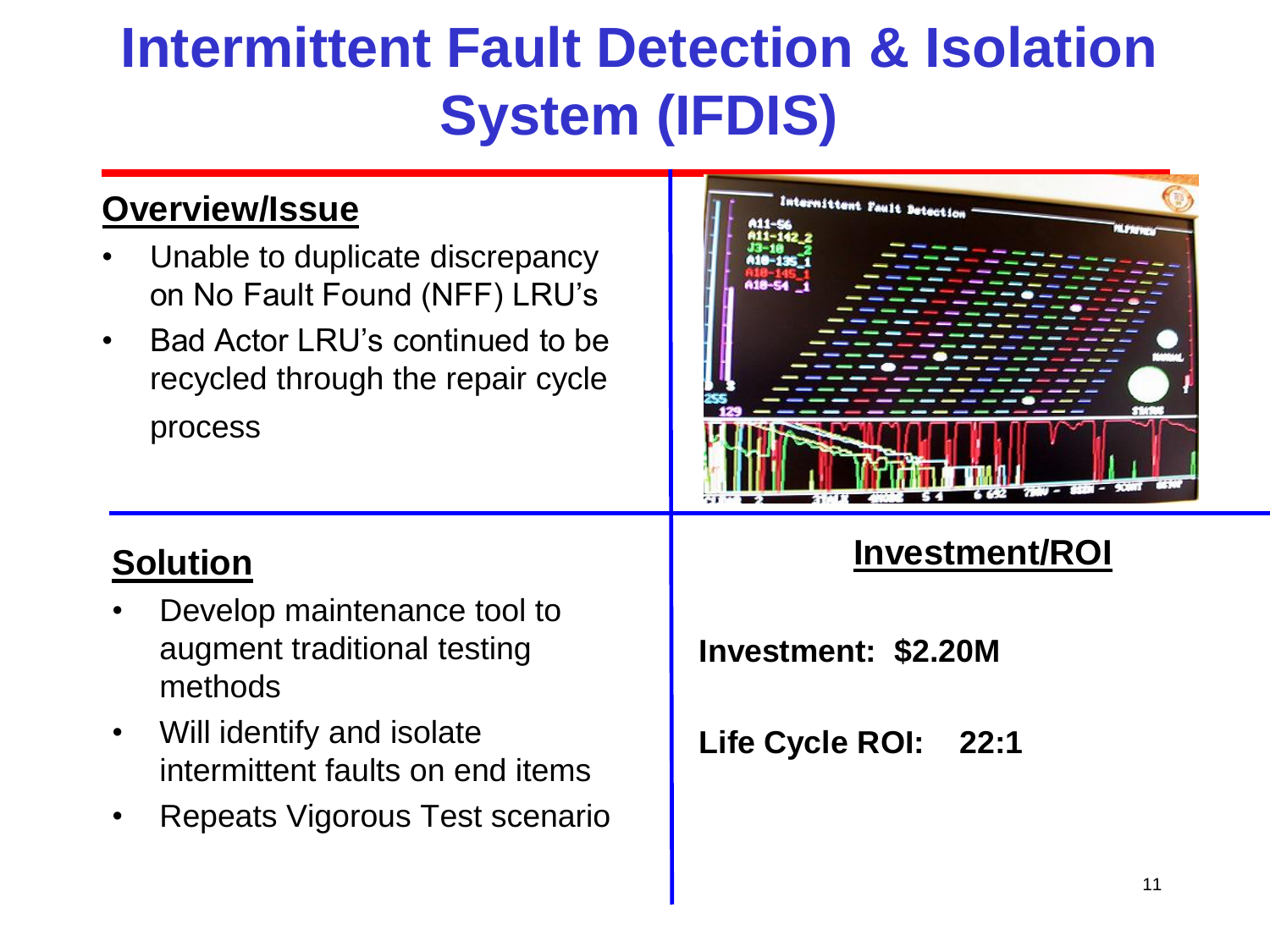### **R-TOC Projects Cost Reductions**

|            | <b>FY2006</b> | <b>FY2007</b> | <b>FY2008</b> | <b>FY2009</b> | FY2010 |
|------------|---------------|---------------|---------------|---------------|--------|
| Army       |               |               |               |               |        |
| LC ROI     | 34:1          | 48:1          | 27:1          | 64:1          | 32:1   |
| LC Savings | \$1,730M      | \$179M        | \$295M        | \$714M        | \$345M |

| DoN        |        |       |        |        |        |
|------------|--------|-------|--------|--------|--------|
| LC ROI     | 60:1   | 35:1  | 21.1   | 50:1   | 61:1   |
| LC Savings | \$155M | \$95M | \$359M | \$735M | \$463M |

| Air Force  |          |        |        |        |        |
|------------|----------|--------|--------|--------|--------|
| LC ROI     | 100:1    | 108:1  | 33:1   | 100:1  | 68:1   |
| LC Savings | \$2,205M | \$261M | \$522M | \$557M | \$718M |

| DoD Total ROI     | 71:1                                                | 75:1 | 28:1 | 69:1 | 58:1 |
|-------------------|-----------------------------------------------------|------|------|------|------|
| DoD Total Savings | $$4,090M$   \$535M   \$1,176M   \$2,006M   \$1,527M |      |      |      |      |

| DoD TOTAL FY06-10  |          |  |  |  |
|--------------------|----------|--|--|--|
| Life Cycle Savings | \$9,334M |  |  |  |
| Average LC ROI     | 80:1     |  |  |  |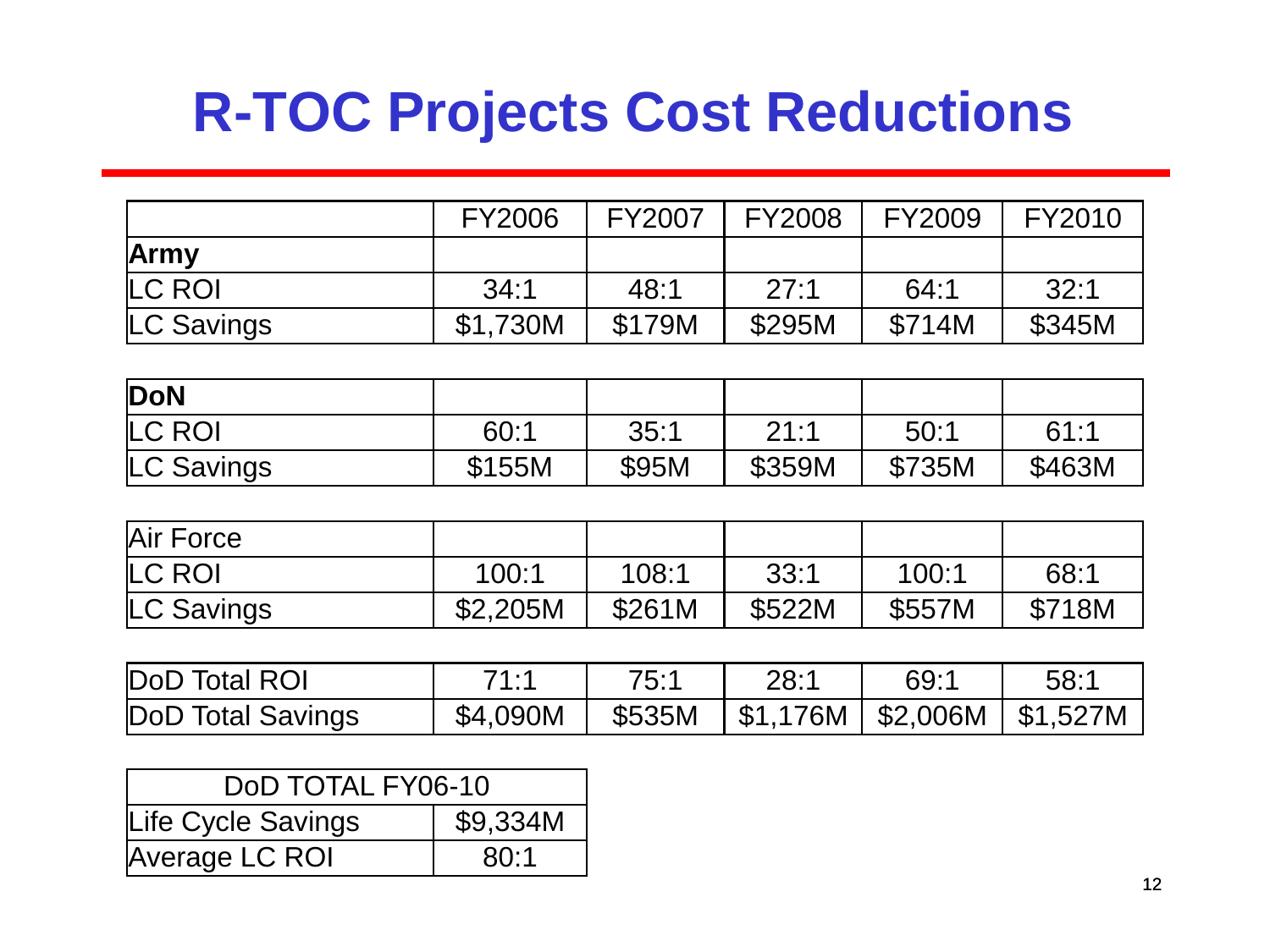# **Initiatives Contributing to R-TOC**

- Lean Enterprise Value
- Six Sigma
- Supply Chain Management
- DoD Manufacturing Technology (ManTech)
- Value Engineering
	- Law Requires
	- FAR provisions offer contractual incentives
	- OMB Directs Implementation
	- Strategic Plan guides DoD
	- Methodology offers an approach to partner with industry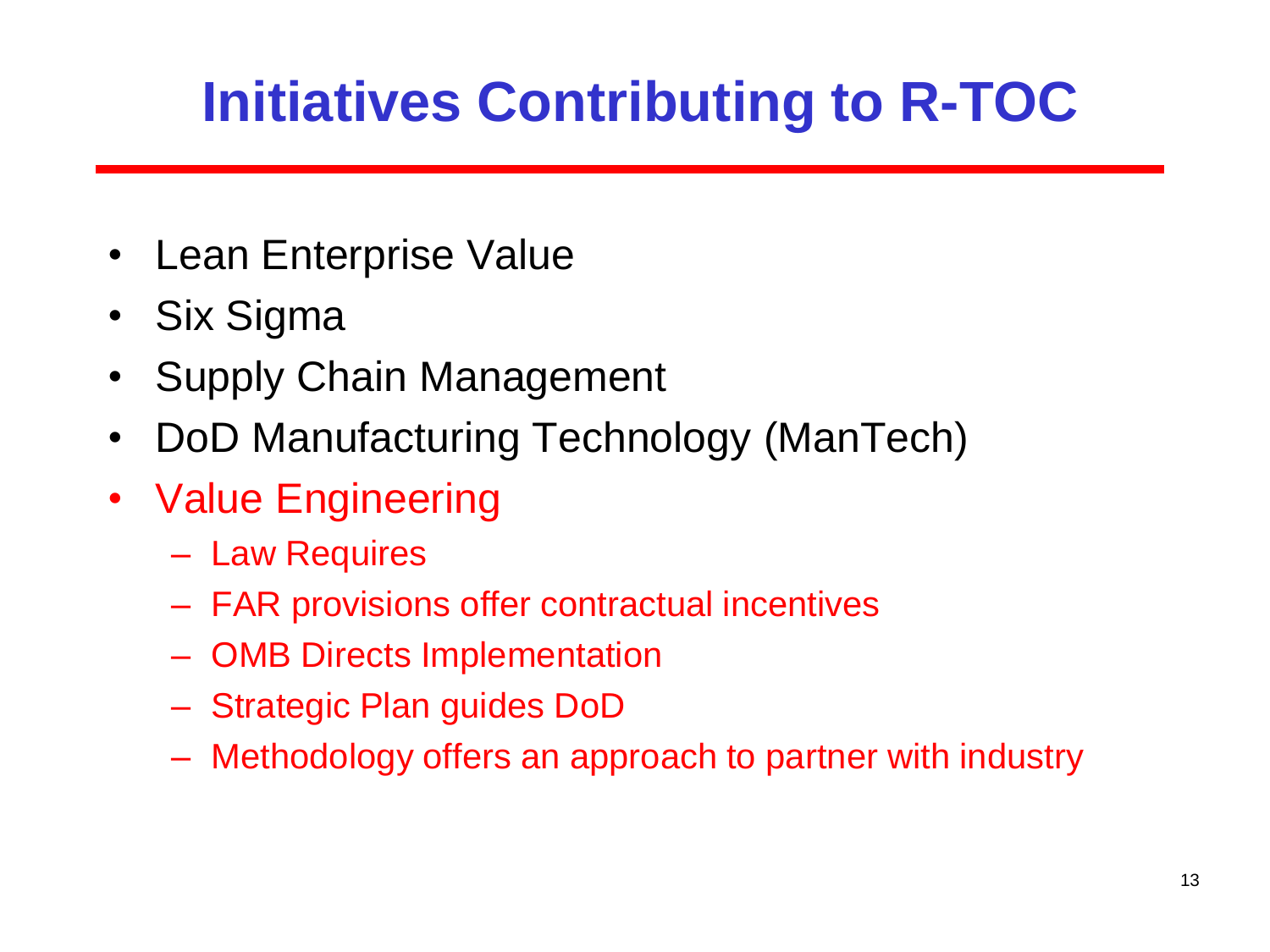# **Value Engineering is an R-TOC Best Practice**

- VE provides:
	- Cost reduction (VEPs and VECPs)
	- Product or process improvement
		- Higher quality
		- Reduced cycle time
	- Better means and materials for maintenance
		- Increased reliability
		- Greater safety
		- Less environmental impact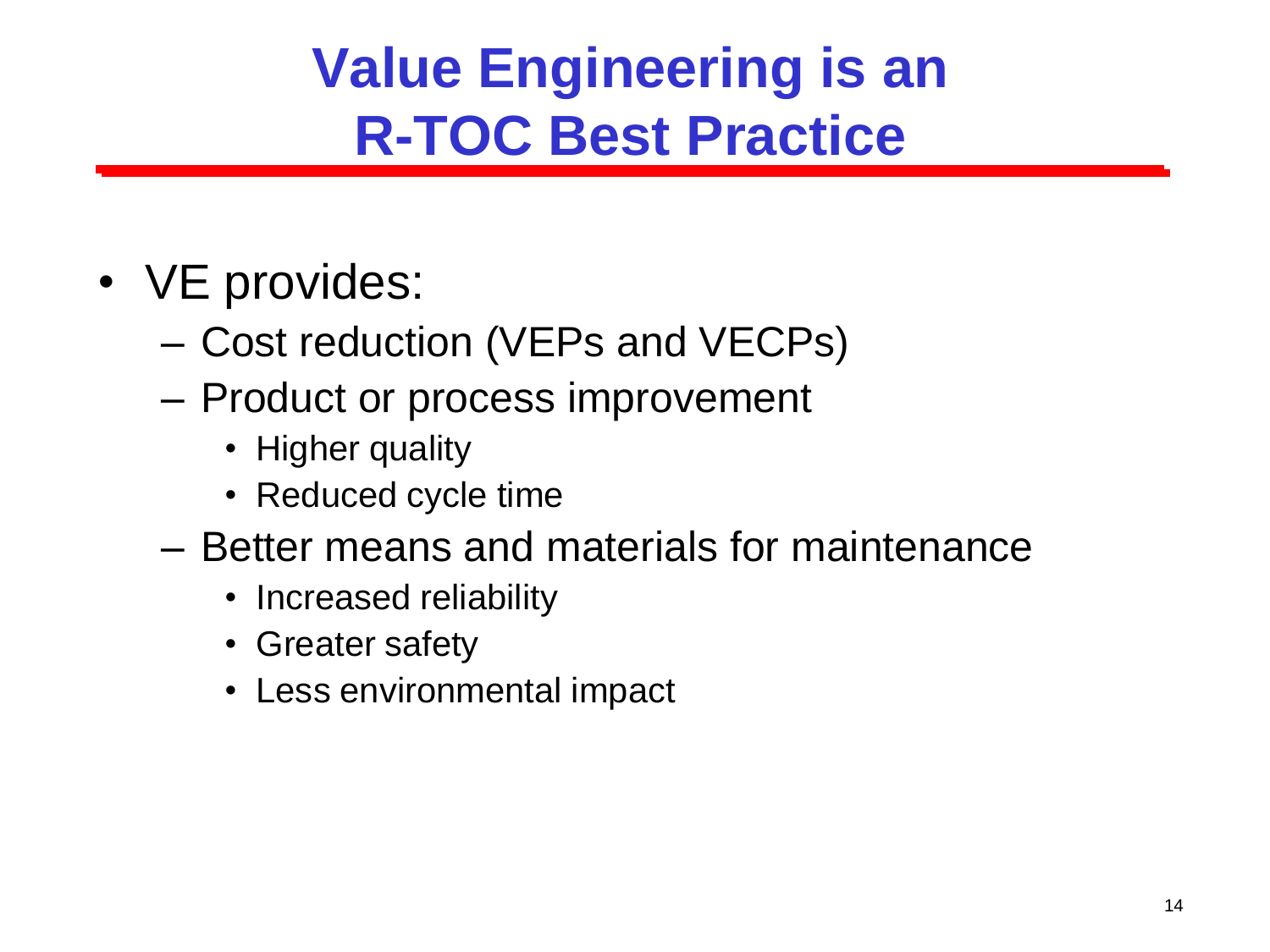### **Definition**

• **Value Engineering -** *An organized effort directed at analyzing the functions of systems, equipment, facilities, services, and supplies for the purpose of achieving the essential functions at the lowest life cycle cost consistent with required performance, reliability, quality, and safety***. OMB Circular A-131**

**VE Goal: Lower the government's costs, improve value & provide cost effective solutions to problems in design, development, fielding, support, & disposal**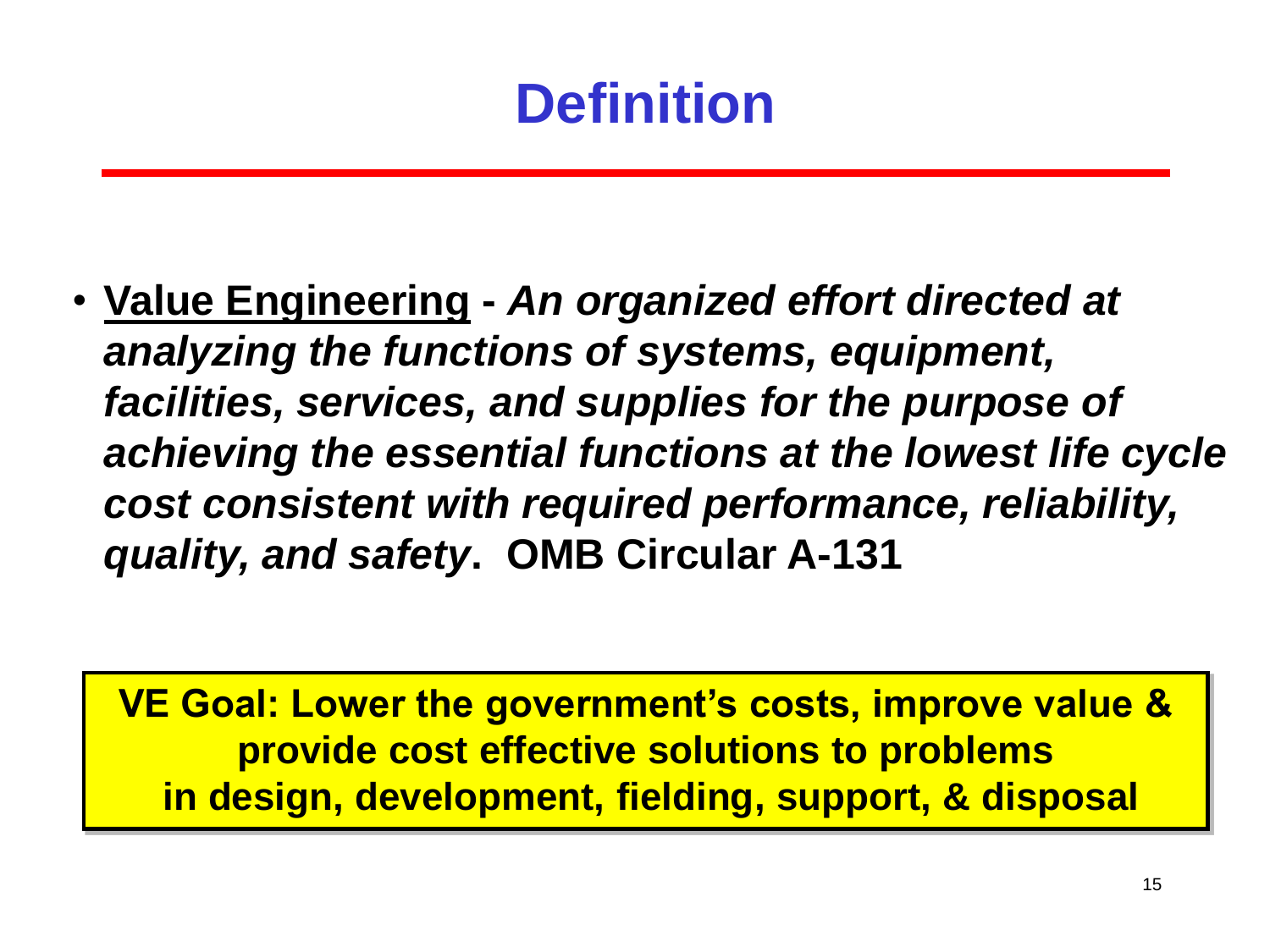### **VE Authority**

- Office of Federal Procurement Policy Act 41 USC 432 – Each executive agency shall establish & maintain cost-effective VE procedures & processes
- Public Law Implemented by OMB Circular A-131
- All Agencies Will:
	- Establish and maintain Encourage VECPs a VE Program - Encourage VEPs
	-
	-
- 
- 
- Develop annual plans Identify and report results
- Budget for VE Provide training
- OMB Circular A-131 implemented by the DoD through VE Strategic Plan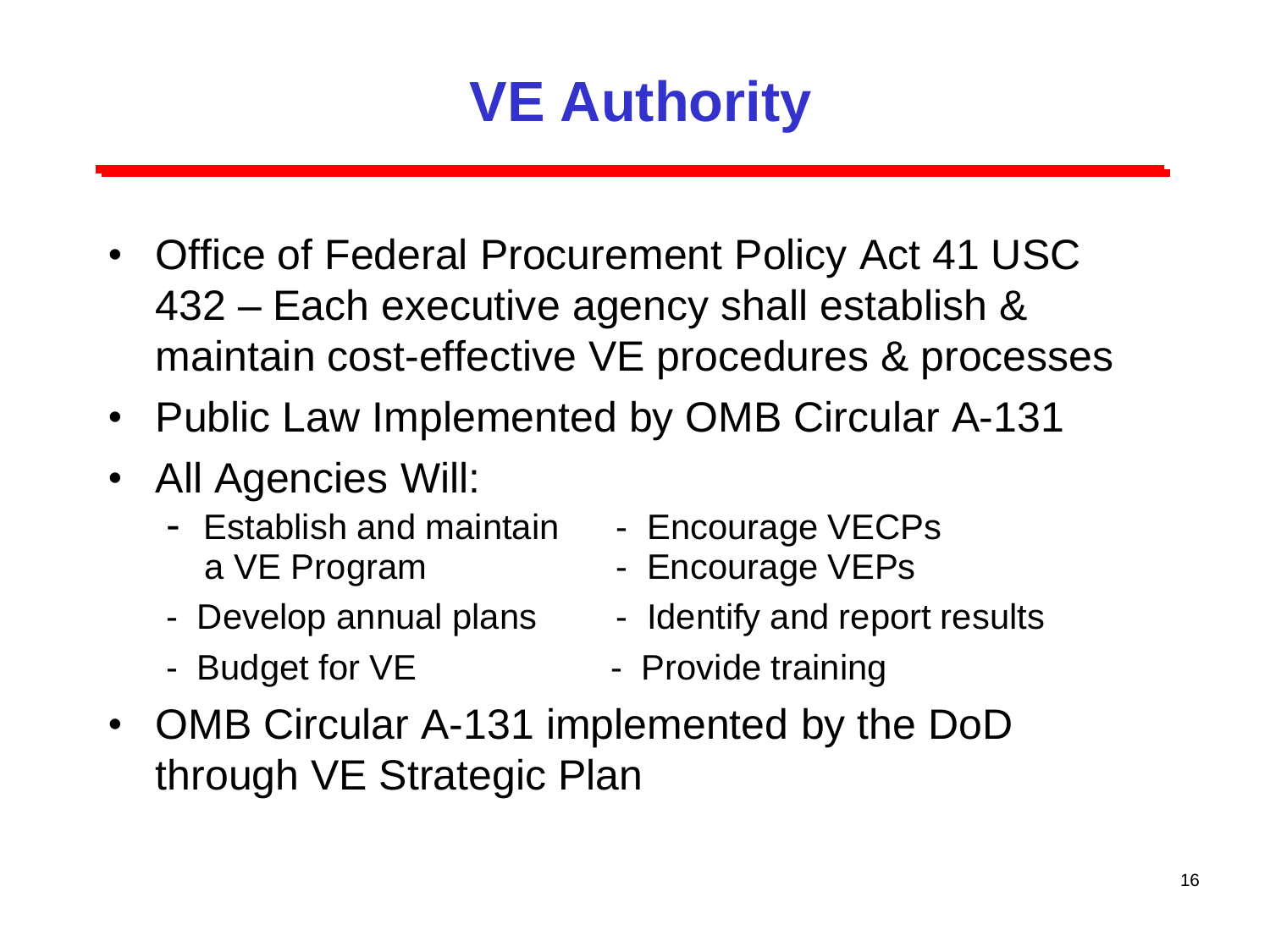### **DoD VE Strategic Plan**

- Signed by USD (AT&L)
- Objectives
	- 1. Improve the Value Proposition for Defense **Systems**
	- 2. Align Industry and Government Value Propositions in Defense Systems
	- 3. Increase Value Engineering Expertise

### **SAVINGS GOAL = 1.5% OF TOA ANNUALLY**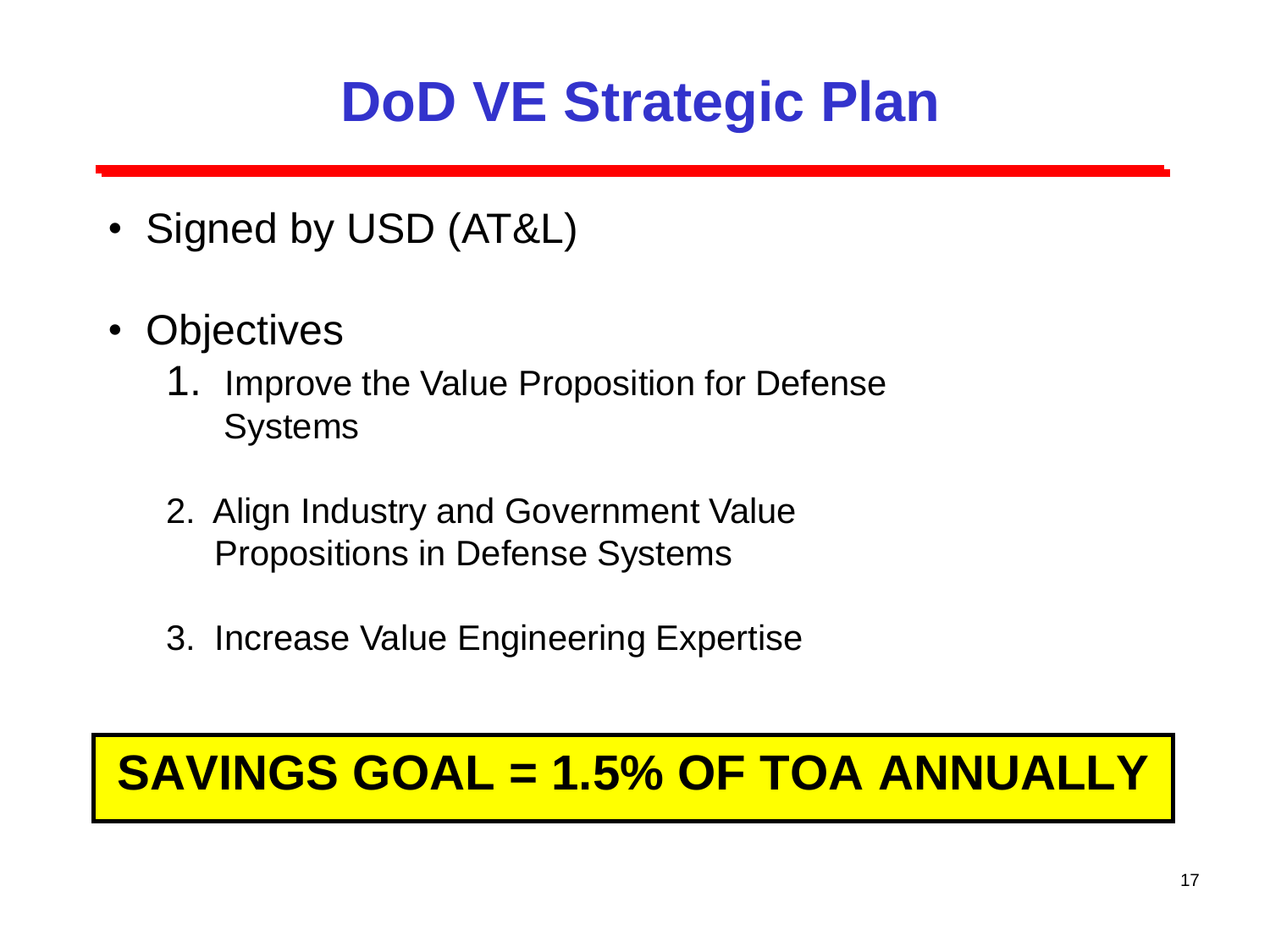### **DoD VE Savings and Cost Avoidance**

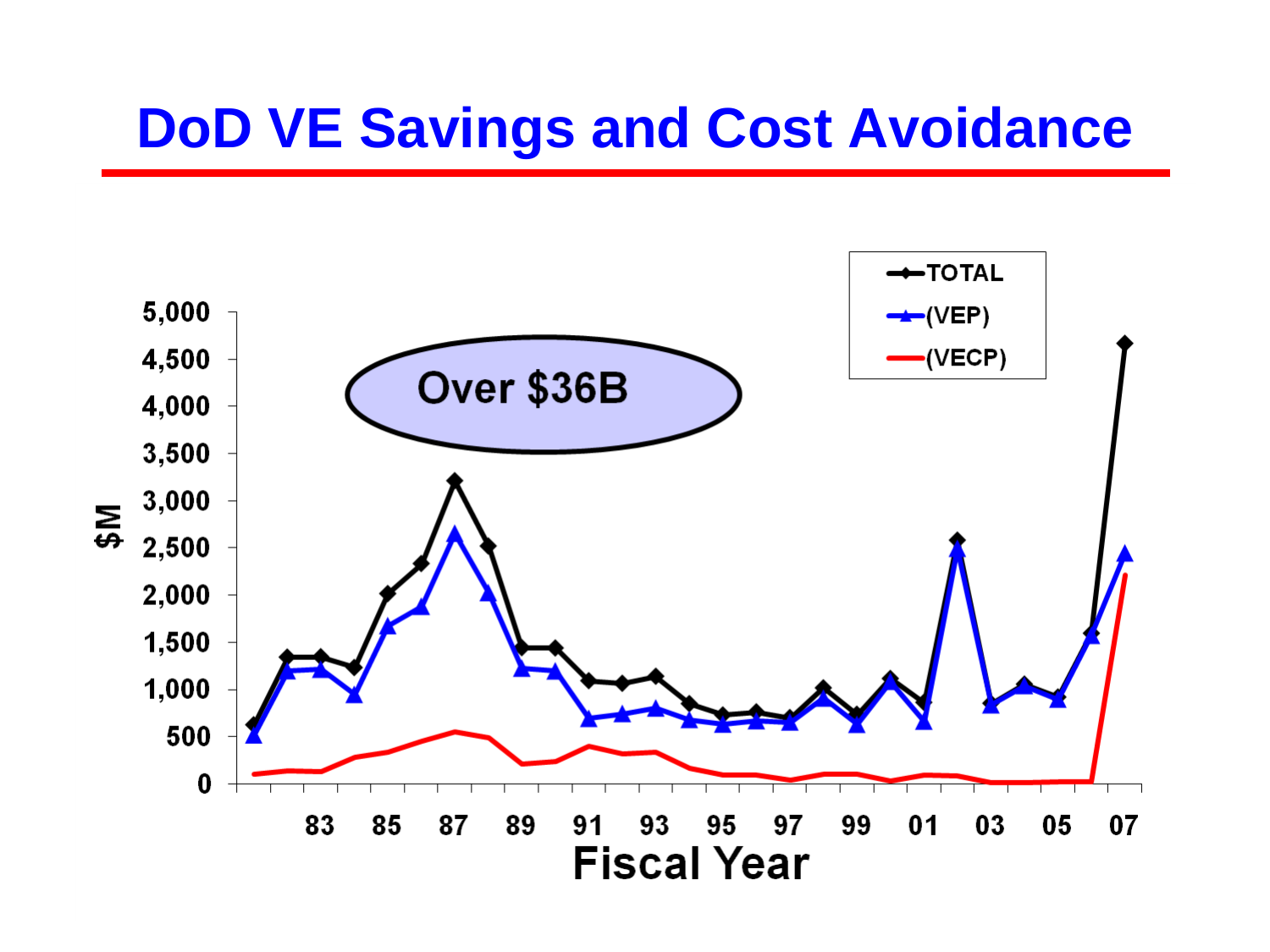### **VE – An Industry Example**

### *1998 Toyota Corolla - VE Project*

- **Problems: Increased material costs, production time issues**
- **Objective: Correct problems using VE**
	- **Lighter by 10%**
	- **25% Fewer engine parts**
	- **Faster production**
	- **Better fuel economy**
	- **Decreased emissions**
	- **15% Horsepower increase**
	- **Costs \$1,000 less to make than in 1997**



Impulse Red Pearl with Stone or Pebble Beige (CE/LE) or Charcoal (S) Interior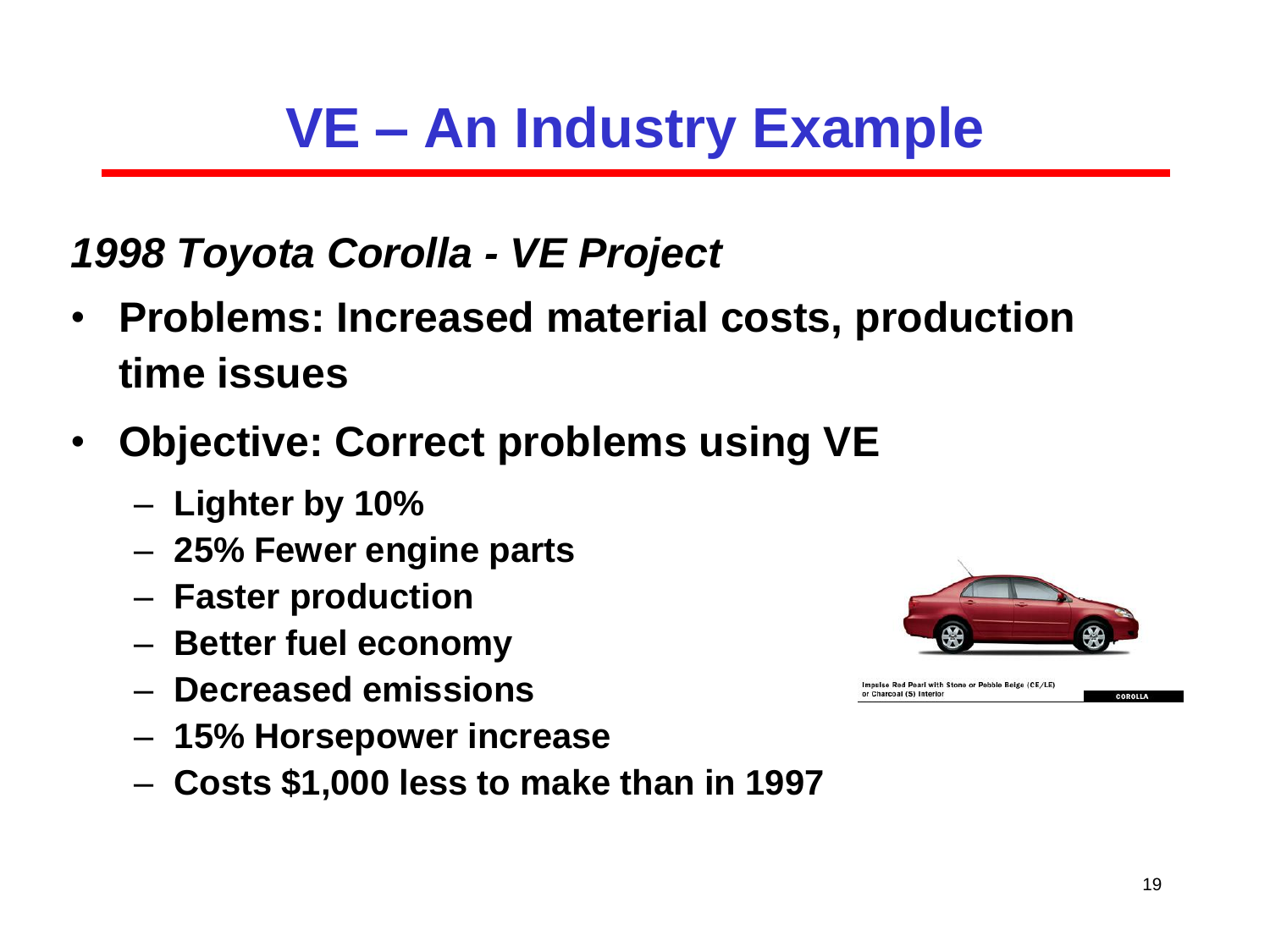### **The Defense Acquisition System**



 $\sum$  **= Decision Point**   $\bigwedge$  = Milestone Review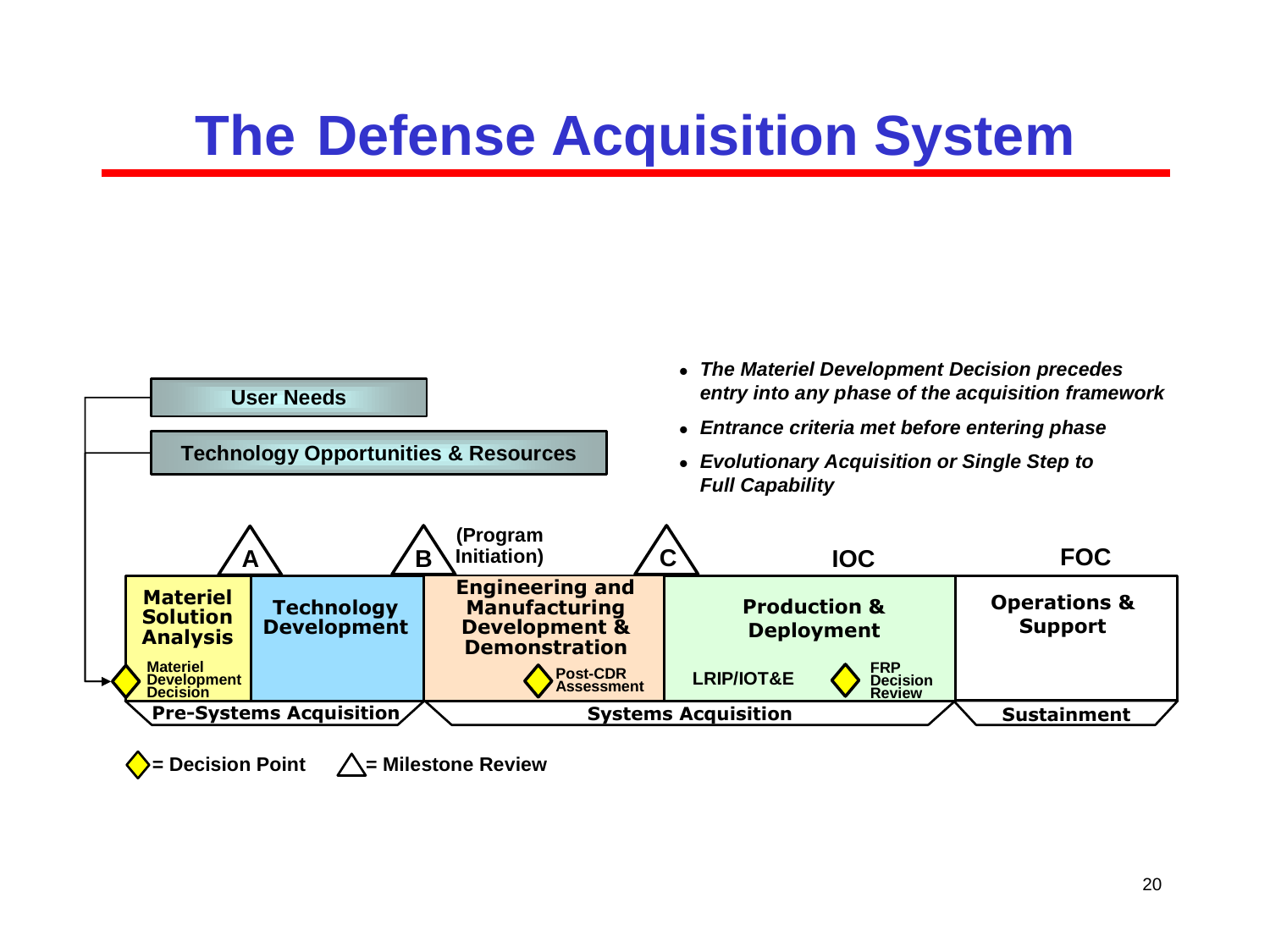# **VE in Systems Engineering**

- **VE methodology is an effective tool for making systems engineering decisions**
	- Reduce cost
	- Increase productivity
	- Improve quality related features

**While**…meeting or exceeding functional performance capabilities

• **VE is applicable at any point in the life cycle How**…making SE trades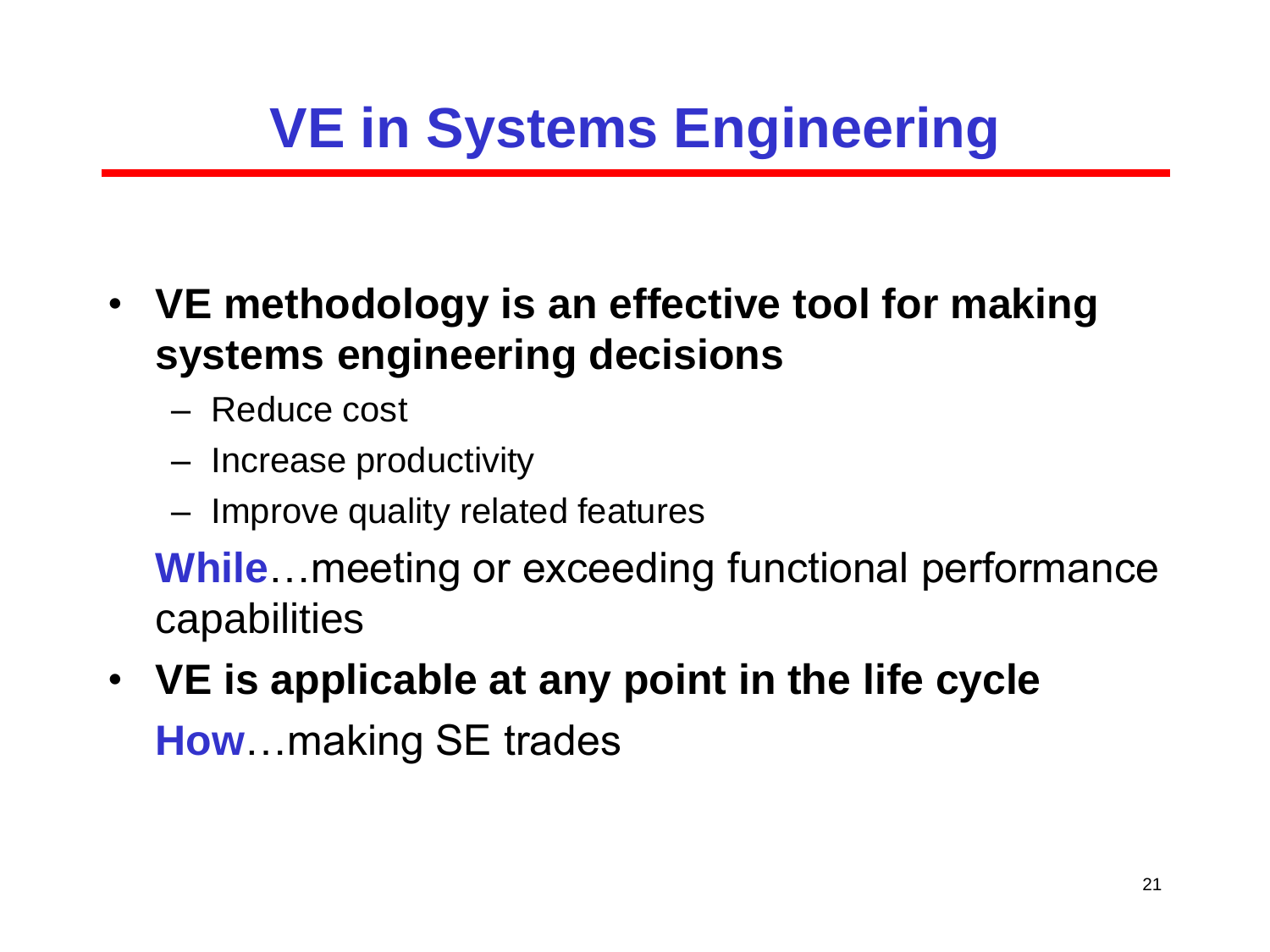- **VE and R-TOC Early in the Life Cycle – Material Solution Analysis**
	- Analysis of Alternatives evaluate functions vs. requirements
	- Challenge needs/ensure requirements are valid
	- SE trades
		- Develop cost of alternatives
	- Consider life cycle cost implications (R-TOC)

Savings For All Production Units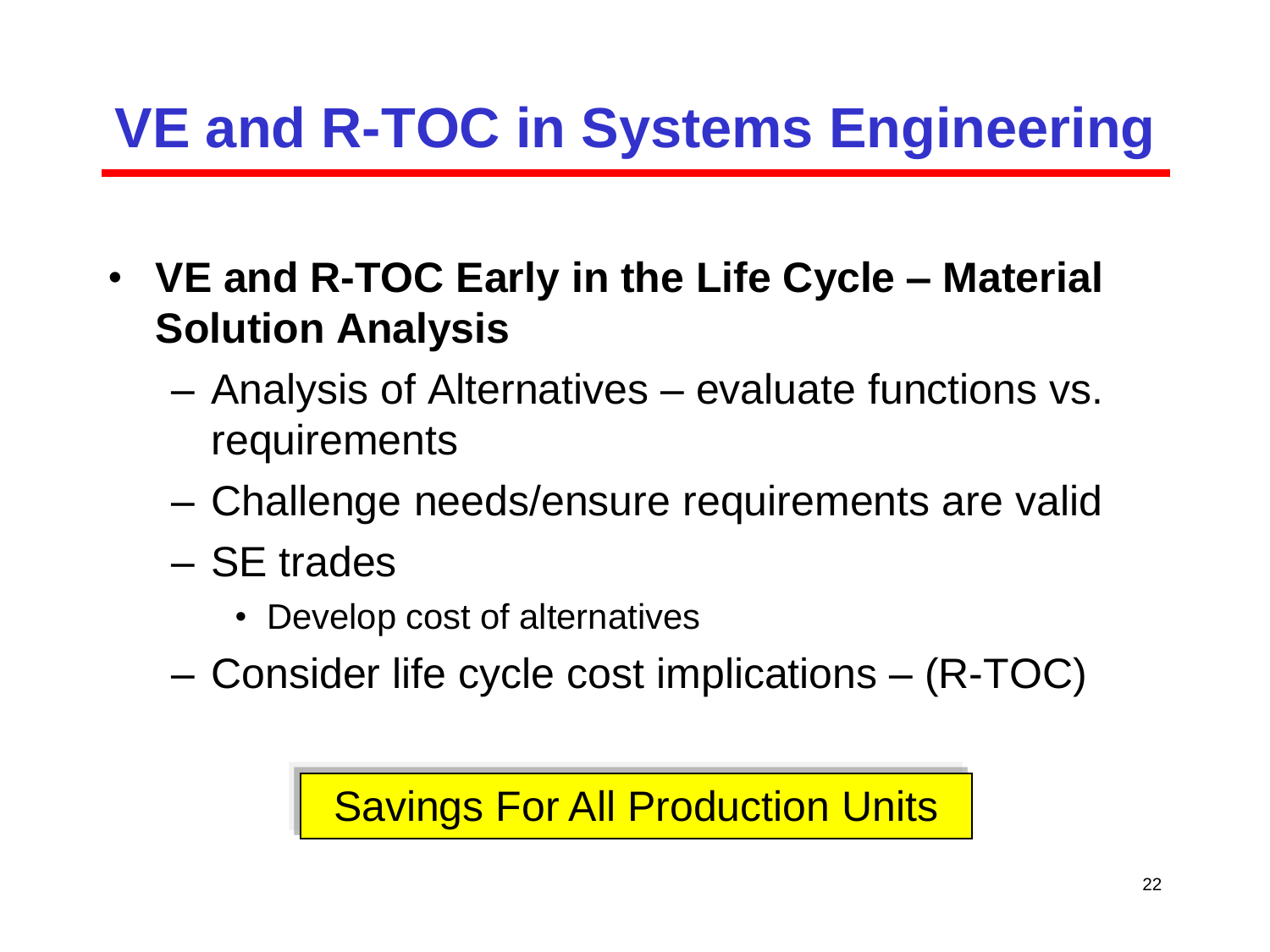### • **VE and R-TOC During Technology Development**

- Analyze value of requirements/specifications
	- Can these be tailored?
- Cost as an independent variable
- Compare function, cost and worth of technologies
- Consider life cycle cost implications of new technologies – R-TOC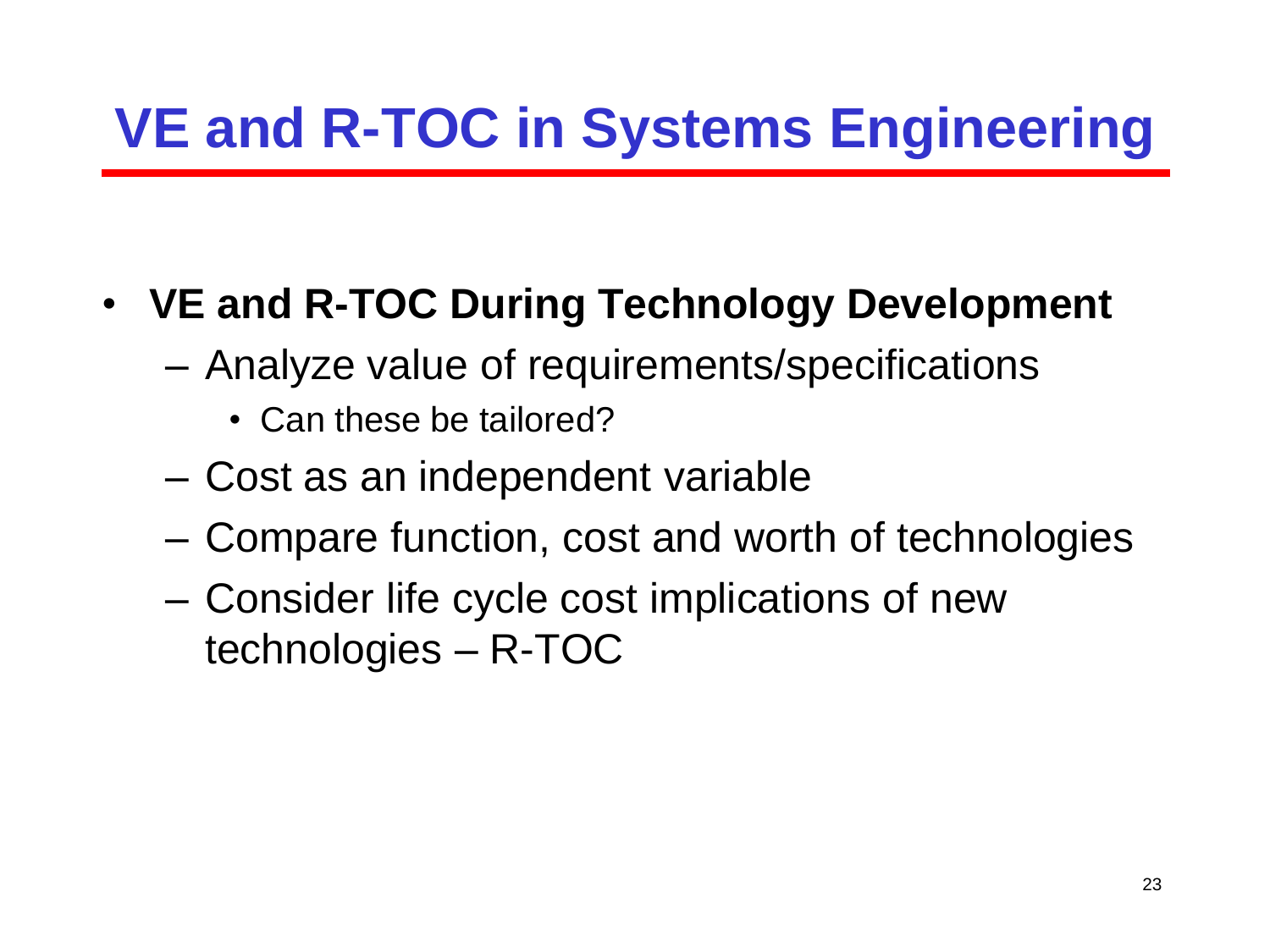- **VE and R-TOC During Engineering and Manufacturing Development and Demonstration**
	- Identify technical approaches
	- Eliminate unnecessary design restrictions
	- Estimate cost of functions
	- Identify alternatives
	- Evaluate design concepts O&S life cycle concepts (R-TOC)
	- Search for new technologies
	- Simplify designs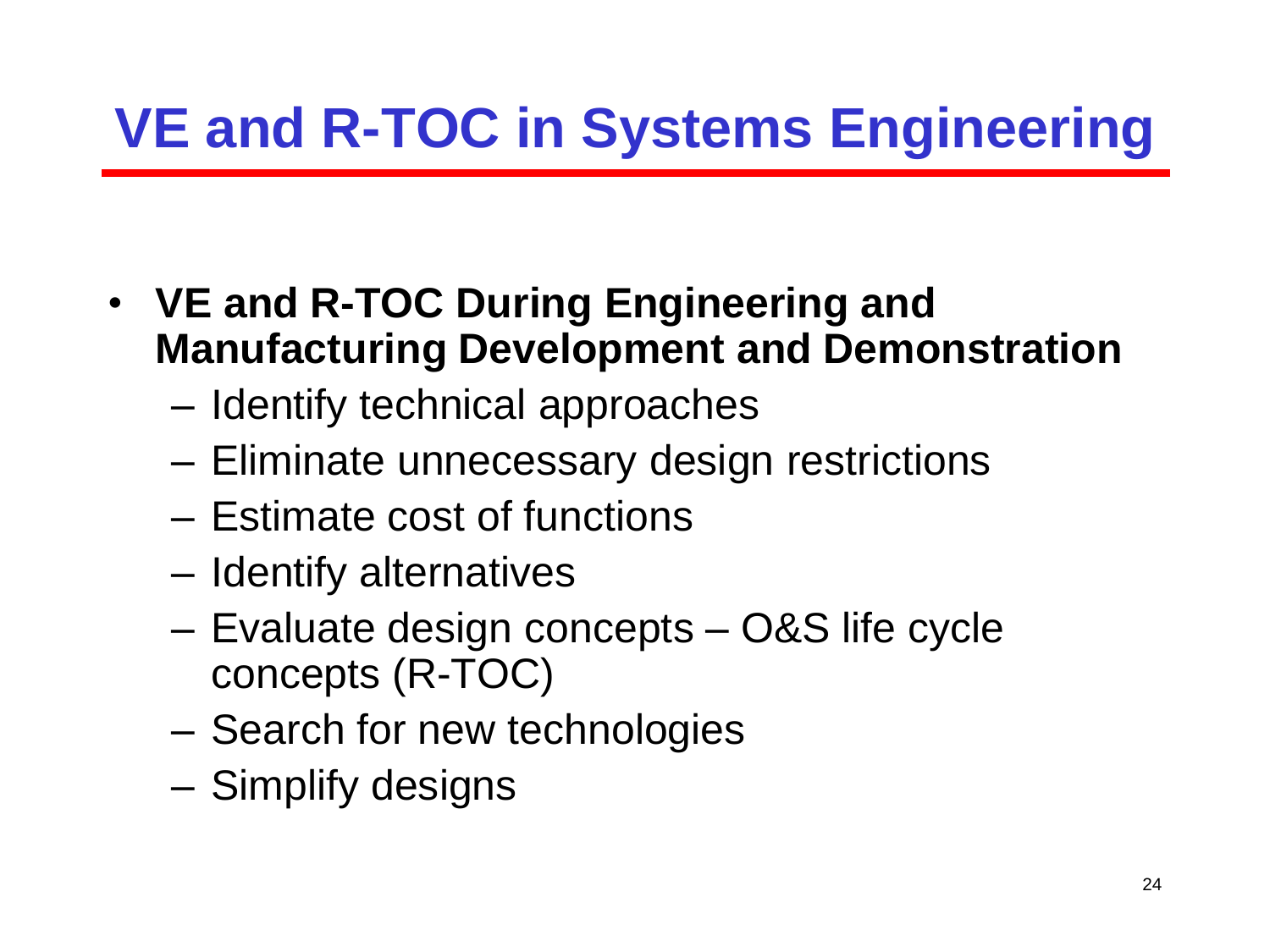### • **VE and R-TOC During Production and Deployment**

– Evaluate and improve manufacturing processes, methods and materials

### • **VE and R-TOC During Operations and Support**

- Analyze advances in technologies
- Evaluate modifications
- Reduce repair costs R-TOC
- Analyze packaging requirements
- Improve RM&S R-TOC
- Analyze/Improve supply chain/logistics footprint R-TOC
- Implement CBM R-TOC
- Reduce manpower R-TOC